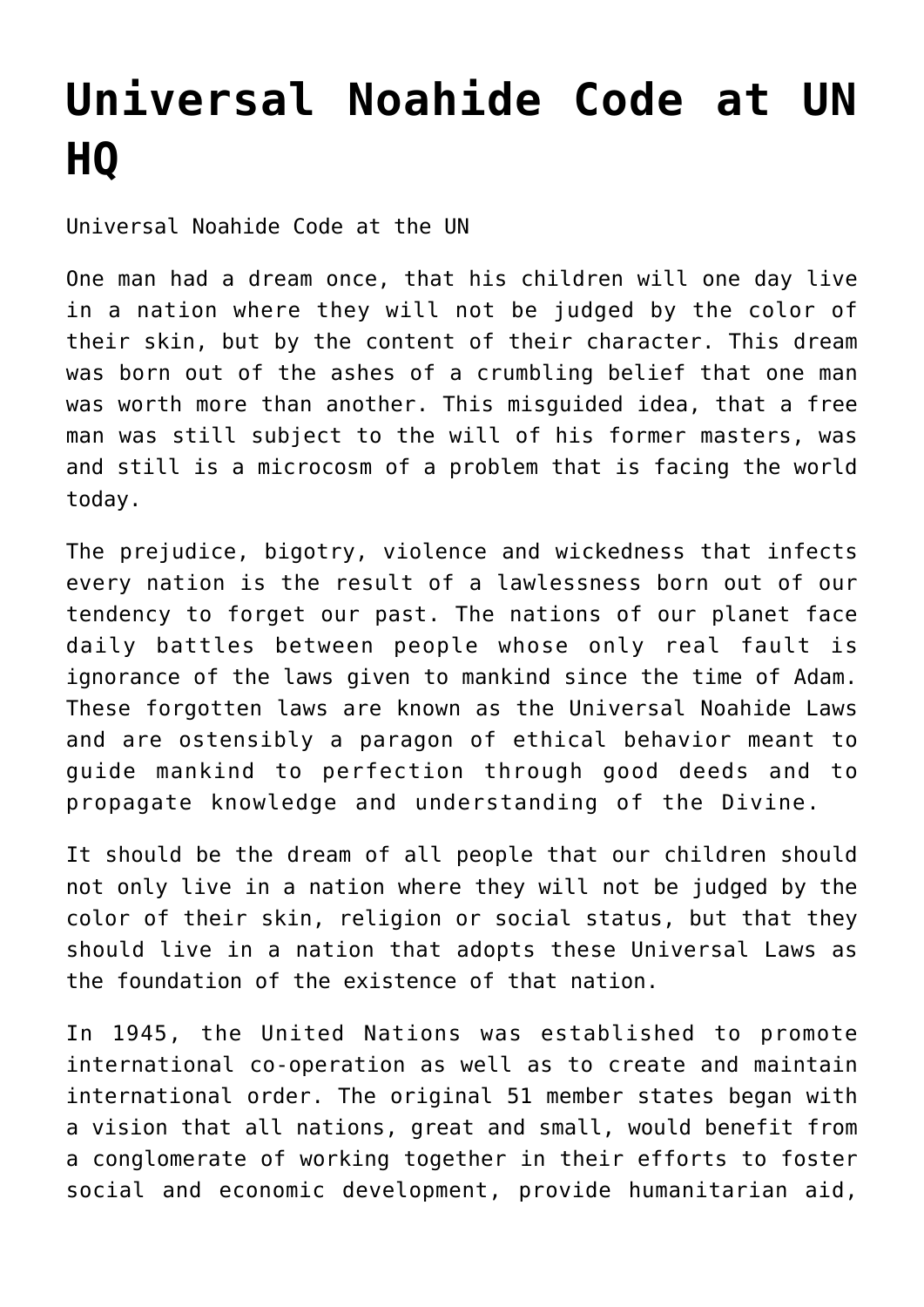promote human rights and maintain peace between all nations. Today, over 190 countries have joined this international body in hopes that the infrastructure of peace lies within.

One of the principal organs of the UN is the Economic and Social Council, or ECOSOC. This 54 member council serves as a forum for discussing international economic and social concerns, as well as delivering recommendations regarding policy to be addressed to the entire UN body. ECOSOC deliberates with many non-governmental organizations , or NGO's, that participate in the day to day activities of the UN. The Institute of Noahide Code-UN is an accredited NGO with consultative status promoting peace through the values set in place by the seven Universal Laws. These laws are the Key to opening up a dialog between people of all nations, regardless of creed, religion or social class. They represent the common bond of all people across the globe, the backbone of peace. These laws are the framework for building a bright future for our children.

The foundation for establishing these Universal Laws at the UN is already in place due to the tireless efforts of Rav Yakov D. Cohen, executive director of the Institute of Noahide Law. As our generation witnesses the moral decay of the society around us, like what the world recently witnessed in Pittsburgh, Pennsylvania, it becomes a moral issue whether or not to become proactive in stopping this burning hate that is festering in regions all over the world. We are beginning to forget the lessons that we learned from the Holocaust, which included the greatest lesson, that even discrimination against one group of people will result in the unraveling of the fabric of our entire society.

If we forget those lessons, if we forget our past, if we forget the Universal Laws, then our dreams of a utopia world for our children will fade away and be forgotten. These lessons, laws and future go hand in hand. In order to make peace between all nations, then all nations must realize that